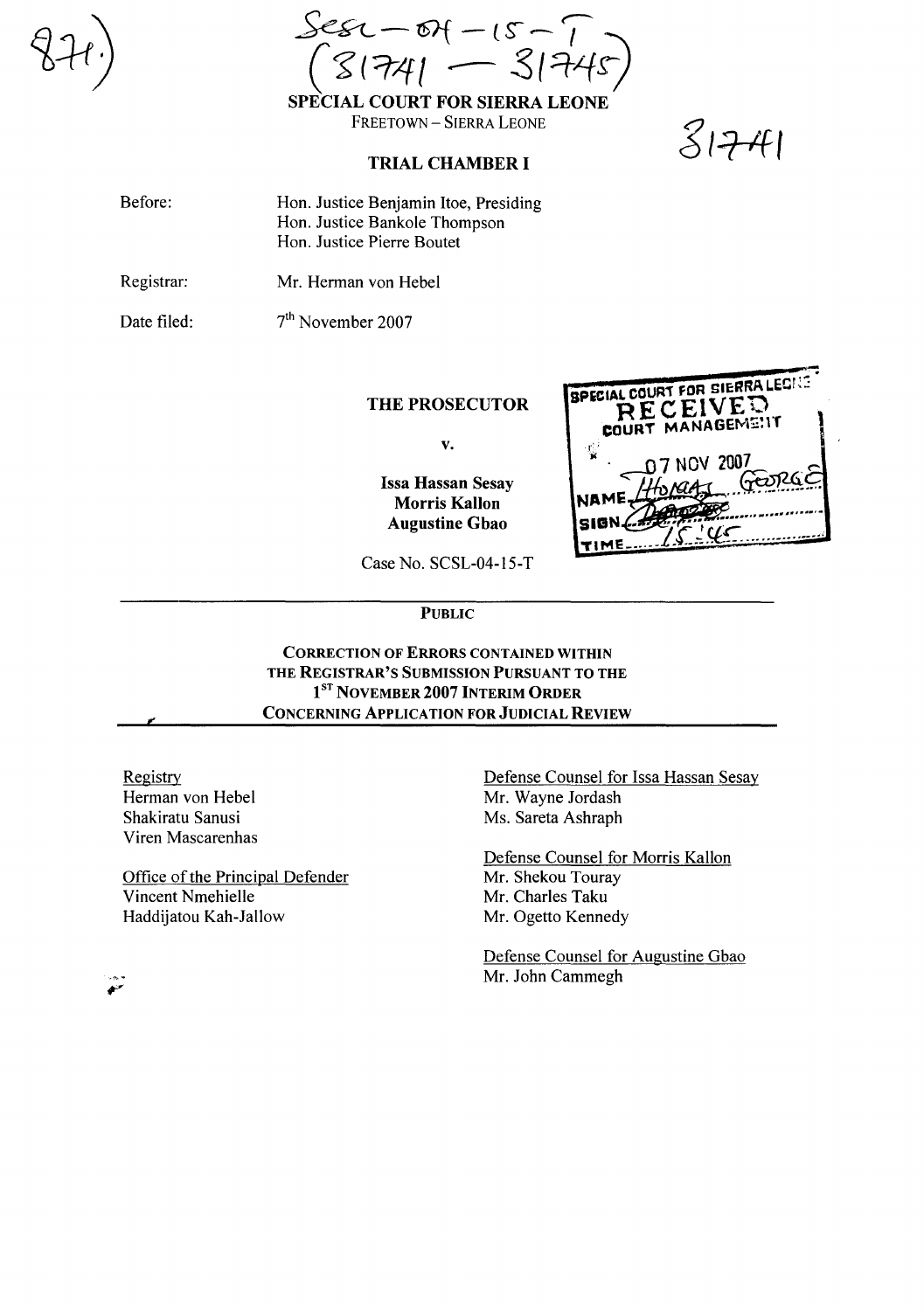

## **INTRODUCTION**

- 1. On 1<sup>st</sup> November 2007 the Trial Chamber issued an "Interim Order Concerning Application for Judicial Review" (the "Interim Order").<sup>1</sup> On the 5<sup>th</sup> November 2007 the Defence filed its Response to the Order. On the  $5<sup>th</sup>$  November 2007 the Registrar filed a "Submission by the Registrar Pursuant to the Interim Order Concerning Application of Judicial Review dated 1 November 2007 (with Confidential Annex)" (the "Submission").<sup>2</sup>
- 2. The Registrar, in its purported compliance with Order 2(iii) to provide any "other relevant or pertinent information that may assist the Chamber" has made misleading assertions which are likely to hinder the proper examination of the relevant issues. The Defence seeks herewith to correct such specific assertions made by the Registry.

#### Preliminary Issues

3. In the first place the Defence deplores the continued publication of the details of the "back pay" on the public system. This is a disgraceful breach of confidentiality and the Defence renews its request to the Registrar to keep the Defence's financial matters out of the public domain.

### That *pro bono* hours "do not fall to be charged"

4. The Registrar notes that the Defence agreed during the negotiations that it "would not be pursuing claims in relation to outstanding payments made to team members borne by Counsel or payment for what the team had identified as *pro bono* hours in their bills (the latter do not fall to be charged, in any event)".<sup>3</sup> This is deliberately misleading. The reason that the hours worked by the Defence were designated as *pro bono* was due to the inadequate budget provided by the Registrar (for a case as sizeable and complex as the present case). It is thus completdy circular to claim that these hours were not chargeable. The hours were properly billable but  $-$  pursuant to the Registrar's failure to provide adequate resources  $-$  there were simply no funds to pay Defence for this work.

<sup>I</sup> *Prosecutor* v. *Sesay et al.,* SCSL-04-15-864.

<sup>2</sup> *Prosecutor* v. *Sesay et al.,* SCSL-04-15-870.

 $<sup>3</sup>$  Ibid, para. 15.</sup>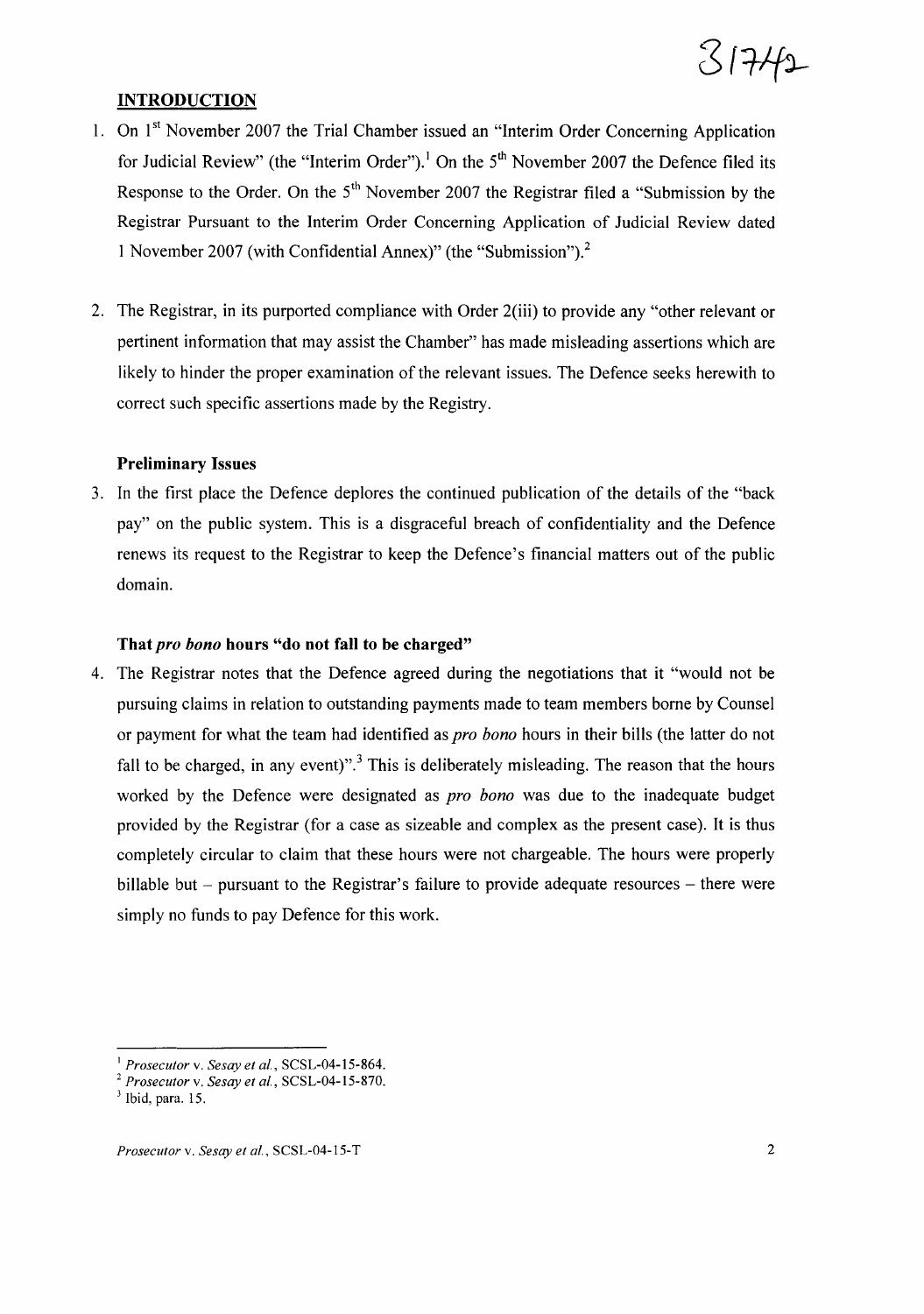

### **Purported Acknowledgement** of Reduction of Need

- 5. The Registrar's submission that ''the Sesay Defence Team has acknowledged that its own needs will sharply decrease once the Sesay hearings are completed<sup>\*\*</sup> is highly misleading. It is accepted that the Defence, on page 11 of Annex H to the Application, stated that "[i]t is unlikely that the team will bill its full budget throughout the period of time that the Kallon and Gbao cases will run, barring any unusual occurrences". However, as any reasonable decision maker would have observed, this remark was made in the context of the Sesay defence proposal that its budget should be increased to \$138,500 per three months (\$159,200 minus DLA of \$20,700<sup>5</sup>) or \$46,166 per month. It was not – and has never been – suggested or conceded by the Sesay defence that it would need less than \$35,000 per month as the Registrar now erroneously claims. This would be a ridiculous concession given that the Sesay defence has always required *more* than this amount since 2003. This is amply demonstrated by the huge number of *pro bono* hours worked by the team, even with the enhanced budget and this, without an additional Counsel.
- 6. Moreover, the fact that this so-called assessment would return the team to the pre-arbitration budget  $-$  adjudged by an independent arbitrator to be inadequate  $-$  would appear to suggest that this is unlikely to be true.
- 7. The Registrar claims to "ha[ve] considered whether the budgetary needs of the Sesay Defence Team once the hearings for Sesay's portion of the RUF case conclude might lessen during the remainder of the RUF defence case<sup>"6</sup> and "the realistic needs of the Sesay Defence Team once its hearings were completed, and the defence case for the two co-Accused commenced"<sup>7</sup> but has neither demonstrated any assessment of the work remaining or any understanding of the way in which each case is inextricably linked to each other.
- 8. The Registrar is correct when he asserts that it is essential to "assess the needs of the Sesay case at two stages: (i) while the *Sesay* hearings are underway, and (ii) once the *Sesay* hearings are completed".<sup>8</sup> Unfortunately for the Accused Sesay and his ongoing defence, there is not one iota of evidence to suggest that the Registrar has conducted *any assessment at any time.*

 $4$  Ibid, para. 20; Confidential Annex A of the Submission.

<sup>&</sup>lt;sup>5</sup> Daily Living Allowance for Jordash and Ashraph is no longer taken out of Counsels' fees.

 $6$  Ibid, para. 18; Confidential Annex A of the Submission.

 $<sup>7</sup>$  Ibid, para. 17; Confidential Annex A of the Submission.</sup>

 $8$  Ibid, para. 20; Confidential Annex A of the Submission.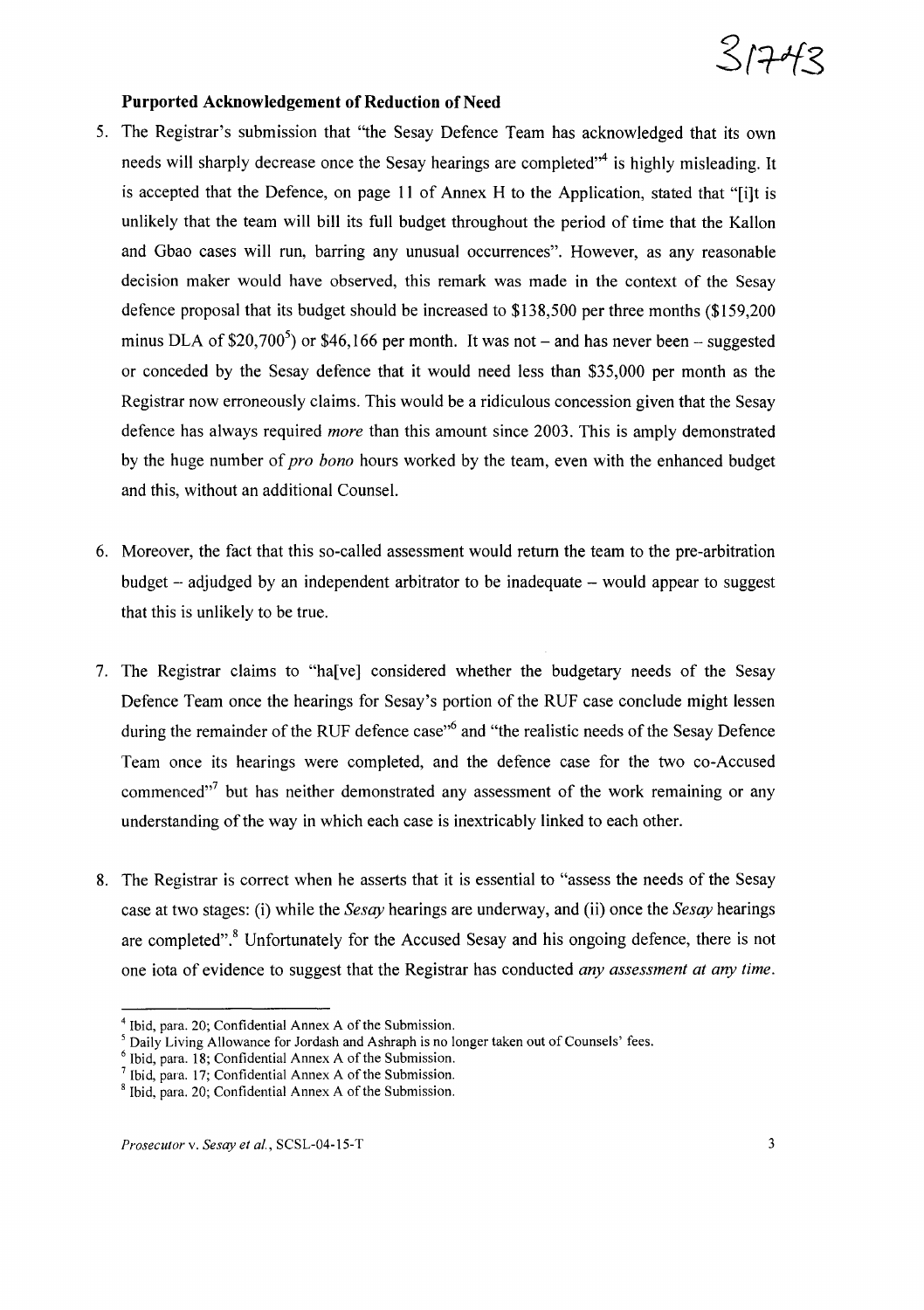It is plainly administratively irrational to recognise the need for an assessment but fail to produce any evidence to demonstrate the approach taken to the assessment and why the conclusions have been reached.

- 9. It is equally irrational to assert that "the proposal is best suited to implementing the Arbitration Decision in a manner that takes into account the true needs of the Sesay Defence Team<sup>39</sup> without asking the Defence what its needs might be and how much (or how little) work will remain during the Kallon or Gbao case. The Registrar has not - and has never tried  $-$  to conduct any such enquiry.<sup>10</sup>
- 10. Additionally, the Defence notes that the Registrar has not suggested that the Kallon or Gbao teams have been billing less than their allotted \$25,000 per month during the course of the Sesay defence case. This would have at least demonstrated that during the currency of a coaccused's case the budget of \$25,000 is overly generous to these smaller and less complex cases - thus providing a basis for suggesting it would be adequate for the Sesay case. Even this appears not to be the case. It can thus reasonably be assumed that the Defence - with the only case adjudged to be exceptionally large and complex - will therefore require more than the \$25,000 per month *during the currency* ofthe Kallon and Gbao cases. It appears that the Registrar has not conducted even this simple analysis when attempting to deprive the Defence of funds.
- 11. Moreover the fact that the Registrar is constrained to rely upon a fallacious claim of a socalled concession by the Defence demonstrates that he is unable to offer any proper reason for his so-called assessment that a budget of \$25,000 per month will be sufficient following the completion of the Sesay of the case.
- 12. In any event, in the absence of any proper or accurate reasoning or demonstrable assessment of the work involved in the case at this stage, it can safely be assumed to be nothing more than dangerous guess work and plainly irrational.
- 13. The aforementioned confirms that all pertinent information has been provided to the Trial

Ibid, para. 19; Confidential Annex A of the Submission.

<sup>&</sup>lt;sup>10</sup> The substantial work remaining was outlined to the Registrar on the  $30<sup>th</sup>$  July 2007 – see Annex M of the Application, pp. 30538. This appears to have been overlooked or simply ignored.